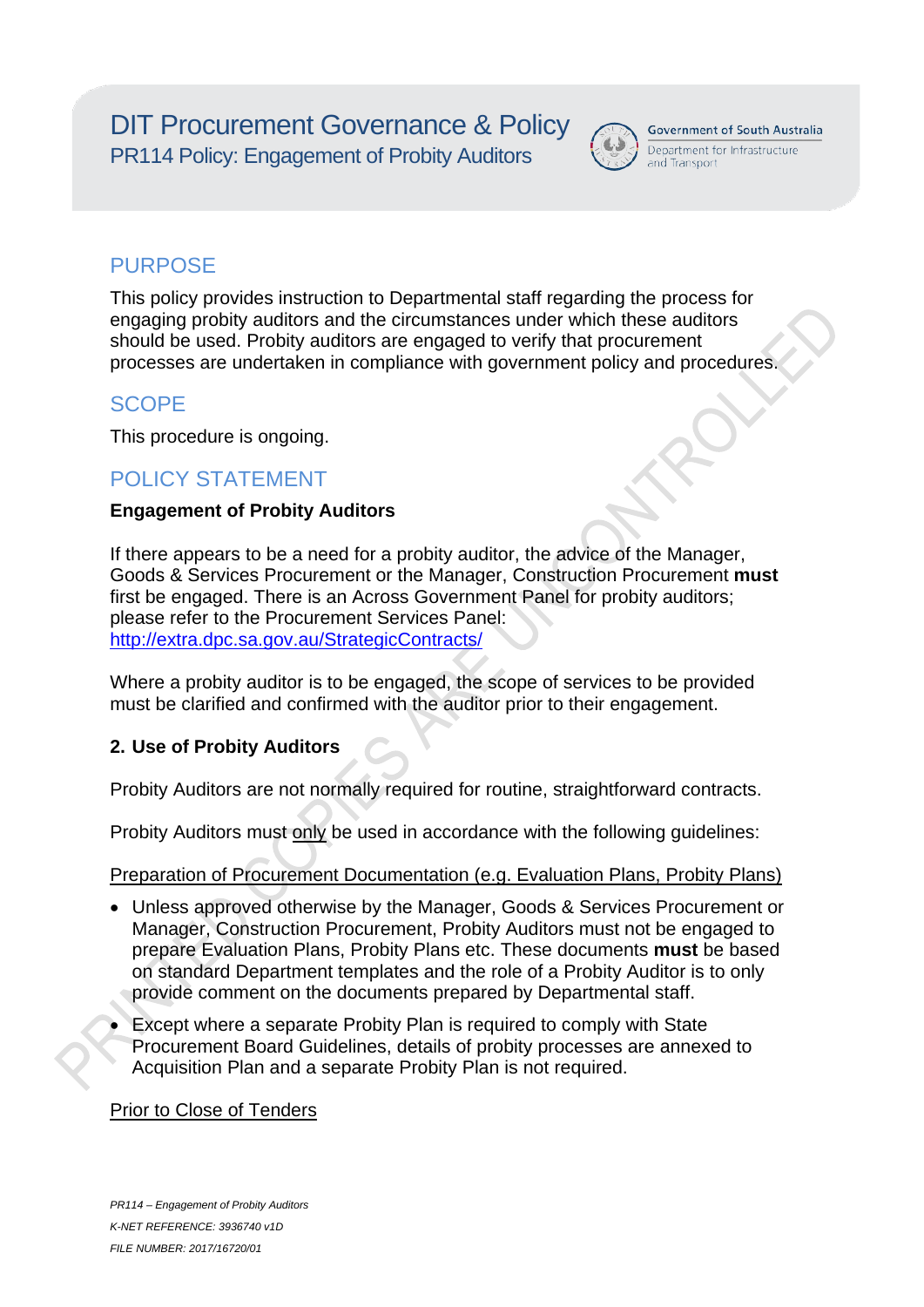- For high value or high risk contracts, a probity auditor may provide a briefing about the probity requirements to all staff involved in the evaluation process (i.e. panel members and specialist staff) prior to the evaluation commencing, and may attend the mandatory briefing to tenderers.
- If clarification workshops held prior to the close of tenders (e.g. with shortlisted tenderers on complex, high risk projects – refer PR358 ), a probity auditor **must** attend each workshop to ensure that each tenderer is provided with the same opportunities and treated fairly.
- If interviews or workshops are conducted to assess and score subjective criteria such as teamwork and leadership, a probity auditor **must** attend each interview / workshop to ensure that each tenderer is provided with the same opportunities and treated fairly.

#### At the Close of Tenders

• At the close of tenders for high value or high risk contracts, a probity auditor may be engaged to provide independent verification that the requirements of PR360 "Receipt and Opening of Tenders" have been complied with. Internal Audit Section should normally provide this service and an external auditor may only be used to provide this service if the prior approval of the Manager, Goods & Services Procurement or Manager, Construction Procurement has been obtained.

#### During Tender Evaluation and After Contract Award

- Where an evaluation panel is meeting to assess each tenderer's scores against technical evaluation criteria, it is not necessary for a probity auditor to attend. However, for very high value contracts, an auditor may attend some key meetings when the scores are being finalised.
- Where unforeseen circumstances occur during an evaluation process (for example, a conflict of interest becomes apparent), a direction should be obtained from the Manager, Goods & Services Procurement or Manager, Construction Procurement, who may then contact a probity auditor to provide ad-hoc advice.
- When debriefing unsuccessful tenderers (refer PR369), a probity auditor may attend the debriefing to verify to the tenderers that the information being given by Departmental staff is correct.

#### **3. Reports from Probity Auditors**

Probity auditors **must** provide reports regarding compliance with probity procedures to the Project Manager / Director responsible for the management of the project being audited in all cases. In the event that a matter raised in a report is contentious, the Director Finance & Procurement has the authority to make a final determination on the matter.

## **DEFINITIONS**

All definitions not specific to this policy are available in the Procurement Governance & Policy Glossary of Terms. Defined terms are in italics.